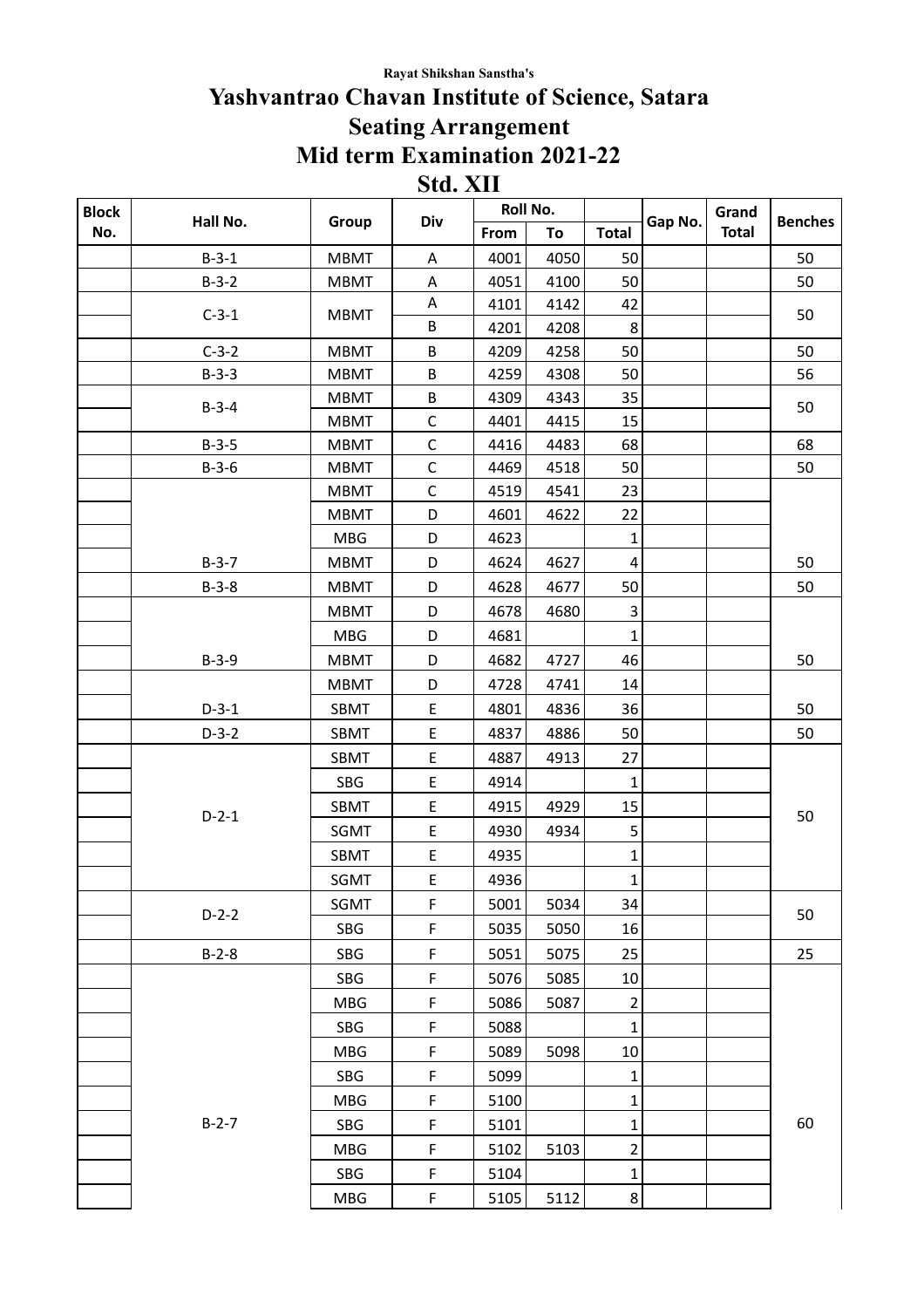|  | <b>MBMT</b> | 5113             | E121<br>JT2T | 19     |  |  |
|--|-------------|------------------|--------------|--------|--|--|
|  | <b>MBG</b>  | F 4 22<br>' ∠כ⊥כ |              |        |  |  |
|  | <b>MBMT</b> | 5133             | 5135         | ∽<br>ັ |  |  |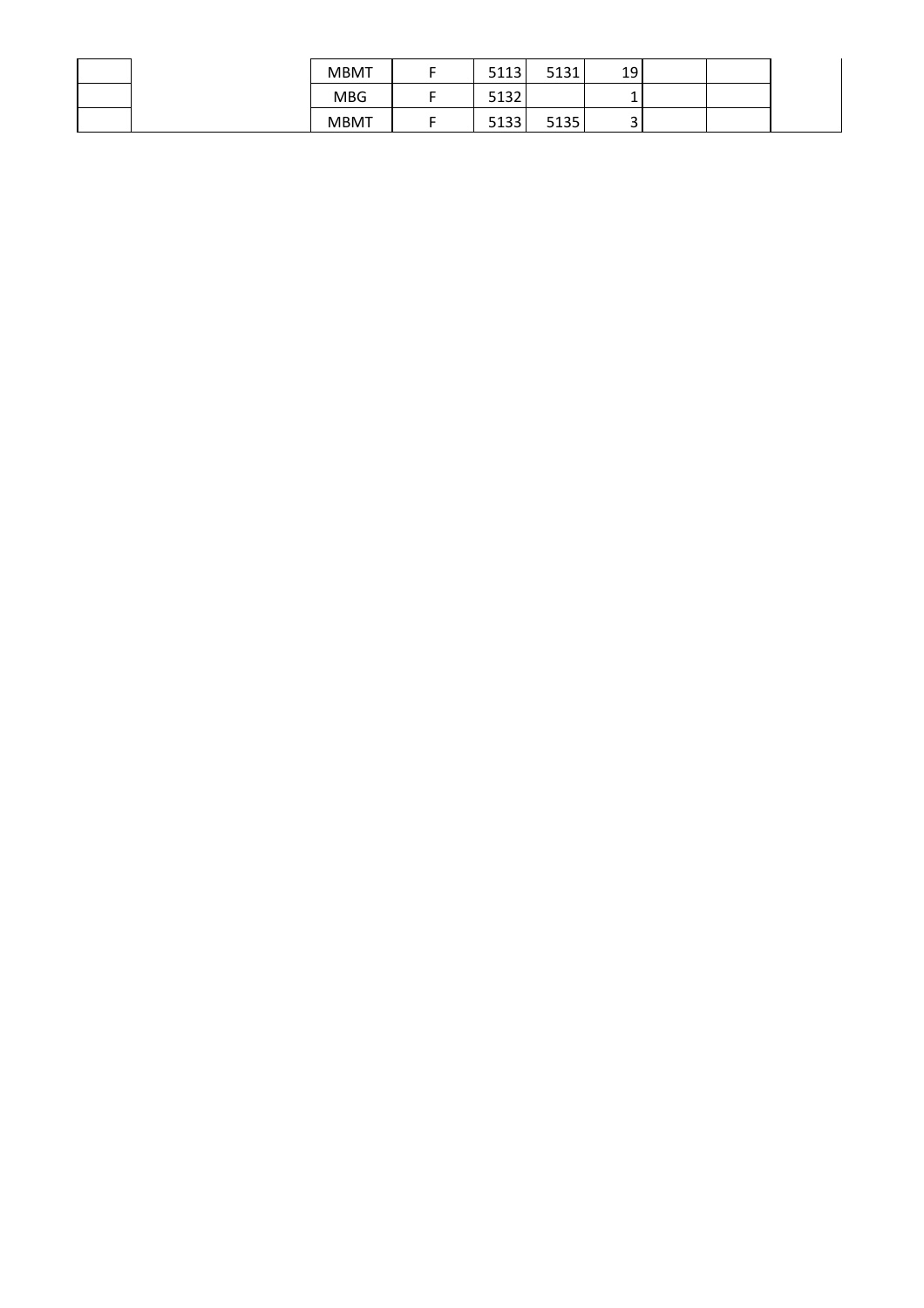|  |                       | <b>IBMT</b> | G           | 5201 | 5225 | 25               |  |    |
|--|-----------------------|-------------|-------------|------|------|------------------|--|----|
|  |                       | <b>IBG</b>  | G           | 5226 |      | 1                |  |    |
|  | $B-2-4$               | <b>IBMT</b> | G           | 5227 | 5252 | 26               |  | 58 |
|  |                       | <b>IGMT</b> | G           | 5253 |      | $\mathbf 1$      |  |    |
|  |                       | <b>IBMT</b> | G           | 5254 | 5258 | 5                |  |    |
|  | $B-2-3$               | <b>IBMT</b> | G           | 5259 | 5282 | 24               |  |    |
|  |                       | <b>IBG</b>  | G           | 5283 |      | $\mathbf 1$      |  | 50 |
|  |                       | <b>IBMT</b> | G           | 5284 | 5303 | 20               |  |    |
|  |                       | IBG         | G           | 5304 | 5308 | 5                |  |    |
|  |                       | <b>IGMT</b> | G           | 5309 | 5319 | 11               |  |    |
|  |                       | <b>IBMT</b> | G           | 5320 |      | $\mathbf 1$      |  |    |
|  |                       | <b>IGMT</b> | G           | 5321 |      | $\mathbf{1}$     |  |    |
|  | $C-2-1$               | COMP.       | ${\sf M}$   | 6401 | 6417 | 17               |  | 50 |
|  |                       | Ele         | M           | 6418 | 6434 | 17               |  |    |
|  |                       | <b>IGMT</b> | M           | 6435 | 6436 | $\overline{2}$   |  |    |
|  |                       |             |             |      |      | $\mathbf{1}$     |  |    |
|  | $C-1-1$               | <b>MBMT</b> | M           | 6437 | 6476 | 40               |  | 61 |
|  |                       | SBMT        | M           | 6477 | 6497 | 21               |  |    |
|  |                       | <b>MBG</b>  | N           | 6601 | 6604 | $\overline{a}$   |  |    |
|  |                       | SBG         | ${\sf N}$   | 6605 |      | 1                |  |    |
|  |                       | MBG         | ${\sf N}$   | 6606 | 6624 | 19               |  |    |
|  |                       | SBG         | ${\sf N}$   | 6625 |      | $\mathbf 1$      |  |    |
|  |                       | <b>MBG</b>  | ${\sf N}$   | 6626 | 6628 | $\mathsf 3$      |  | 50 |
|  | $B-1-8$               | SBG         | ${\sf N}$   | 6629 |      | $\mathbf 1$      |  |    |
|  |                       | <b>MBG</b>  | ${\sf N}$   | 6630 |      | $\mathbf 1$      |  |    |
|  |                       | <b>MBMT</b> | ${\sf N}$   | 6631 | 6636 | $\boldsymbol{6}$ |  |    |
|  |                       | <b>MBG</b>  | ${\sf N}$   | 6637 |      | $\mathbf{1}$     |  |    |
|  |                       | <b>MBMT</b> | ${\sf N}$   | 6638 | 6650 | 13               |  |    |
|  |                       | MBMT        | N           | 6651 | 6679 | 29               |  |    |
|  |                       | SBG         | ${\sf N}$   | 6680 | 6681 | $\overline{2}$   |  |    |
|  | $B-1-9$               | SBMT        | ${\sf N}$   | 6682 | 6695 | 14               |  | 50 |
|  |                       | SBG         | ${\sf N}$   | 6696 |      | 1                |  |    |
|  |                       | SBMT        | ${\sf N}$   | 6697 | 6700 | $\pmb{4}$        |  |    |
|  |                       | SBG         | ${\sf N}$   | 6701 |      | $\mathbf 1$      |  |    |
|  |                       | SBMT        | ${\sf N}$   | 6702 | 6706 | $\mathsf S$      |  |    |
|  |                       | SBMT        | $\mathsf O$ | 6801 | 6817 | 17               |  | 65 |
|  | $B-1-10$              | SBG         | $\mathsf O$ | 6818 | 6825 | 8                |  |    |
|  |                       | <b>MGB</b>  | $\mathsf O$ | 6826 | 6853 | 28               |  |    |
|  |                       | <b>MGMT</b> | $\mathsf O$ | 6854 | 6859 | $\,6\,$          |  |    |
|  |                       | <b>MBMT</b> | $\mathsf O$ | 6860 | 6865 | $\,6$            |  |    |
|  |                       | SBMT        | $\mathsf O$ | 6866 |      | 1                |  |    |
|  | Gurukul Study Room    | <b>MBMT</b> | $\mathsf O$ | 6867 | 6909 | 43               |  | 60 |
|  |                       | <b>MBMT</b> | $\mathsf O$ | 6910 | 6914 | $\mathsf S$      |  |    |
|  |                       | MBG         | H           | 5401 | 5405 | $\mathsf S$      |  |    |
|  | $B - 0 - 14$          | MBG         | H           | 5406 | 5455 | 50               |  | 50 |
|  | Near Basket Ground S1 | MBG         | H           | 5456 | 5505 | 50               |  | 60 |
|  | Near Racket Ground S2 | MBG         | H           | 5506 | 5541 | 36               |  | ናሀ |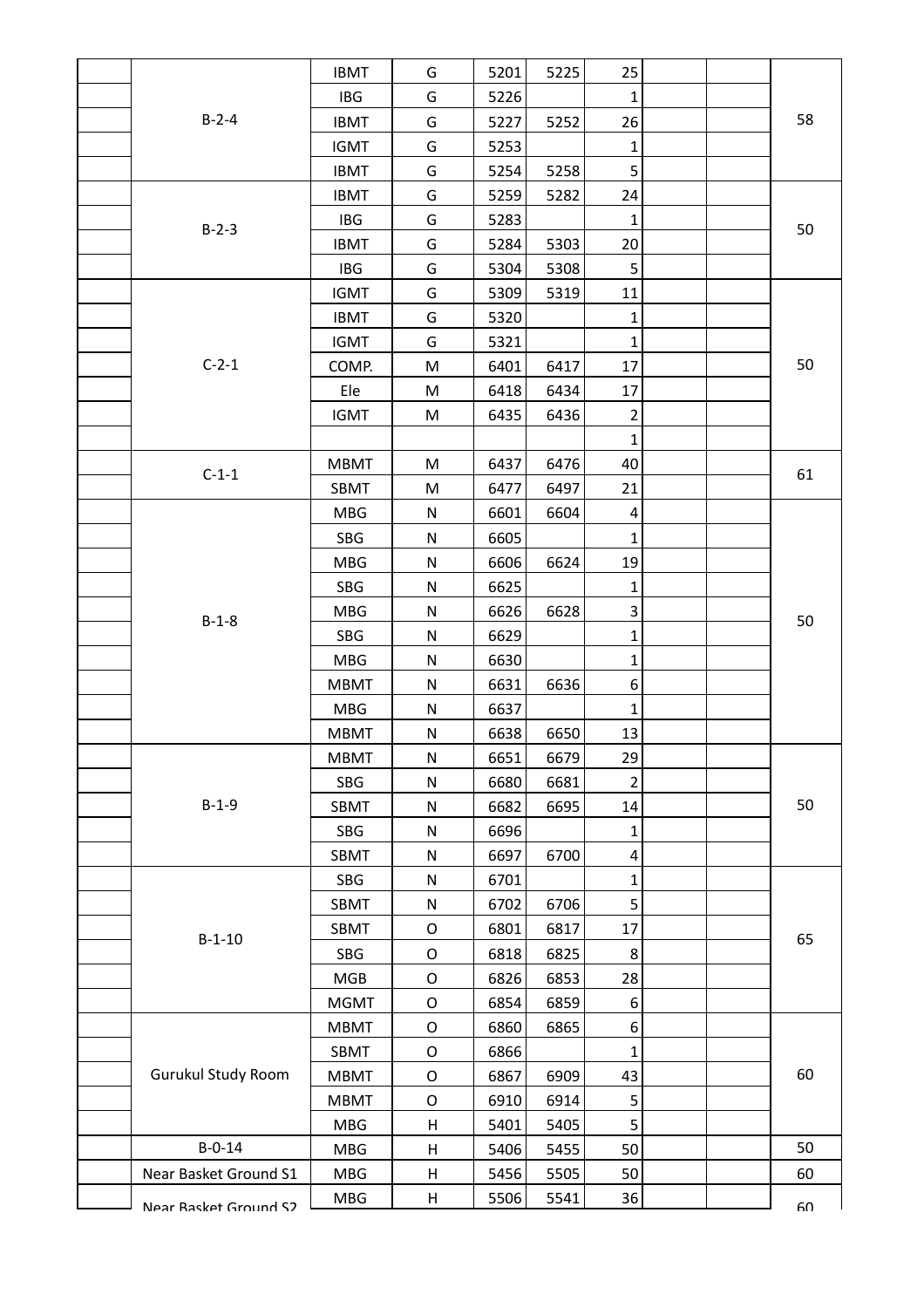| Near Basket Ground SZ | MDMT | 5601 | '3624        | 24        |  | σU         |
|-----------------------|------|------|--------------|-----------|--|------------|
| Near Basket Ground S3 | MDMT | 5625 | 570.<br>5679 | --<br>ر ر |  | гr.<br>ں ب |